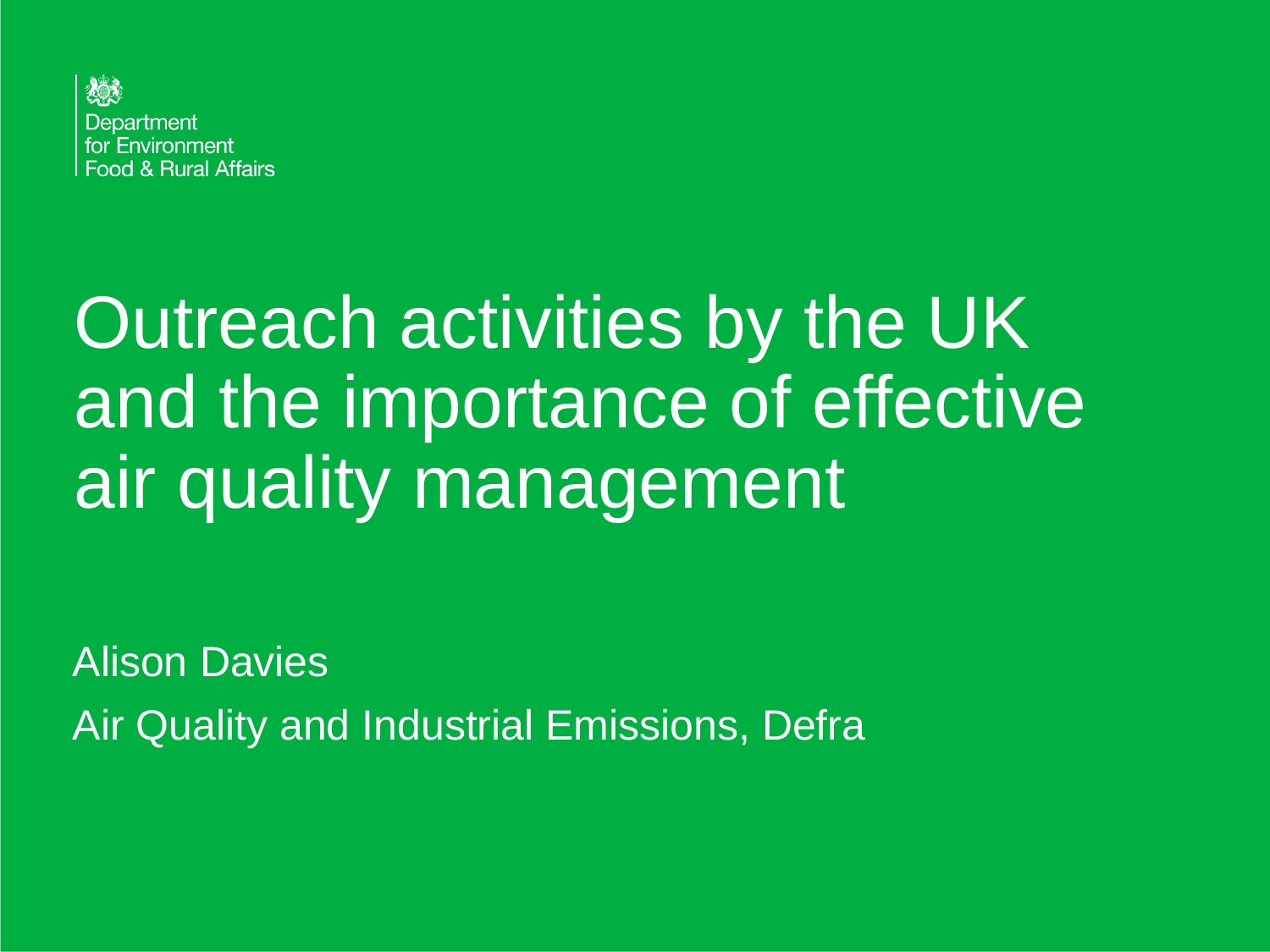### The Convention on Long Range Transboundary Air Pollution (CLRTAP)

- A UNECE Convention
- Established in 1979 and was formed initially to combat the impact of UK air pollution on lakes in Scandinavia
- CLRTAP provides an established platform to share expertise and encourage action to prevent and mitigate the negative impacts of air pollution, including through setting internationally binding emission reduction commitments.
- The Convention has been extended by eight protocols that identify specific measures to be taken by Parties to cut their emissions of air pollutants.



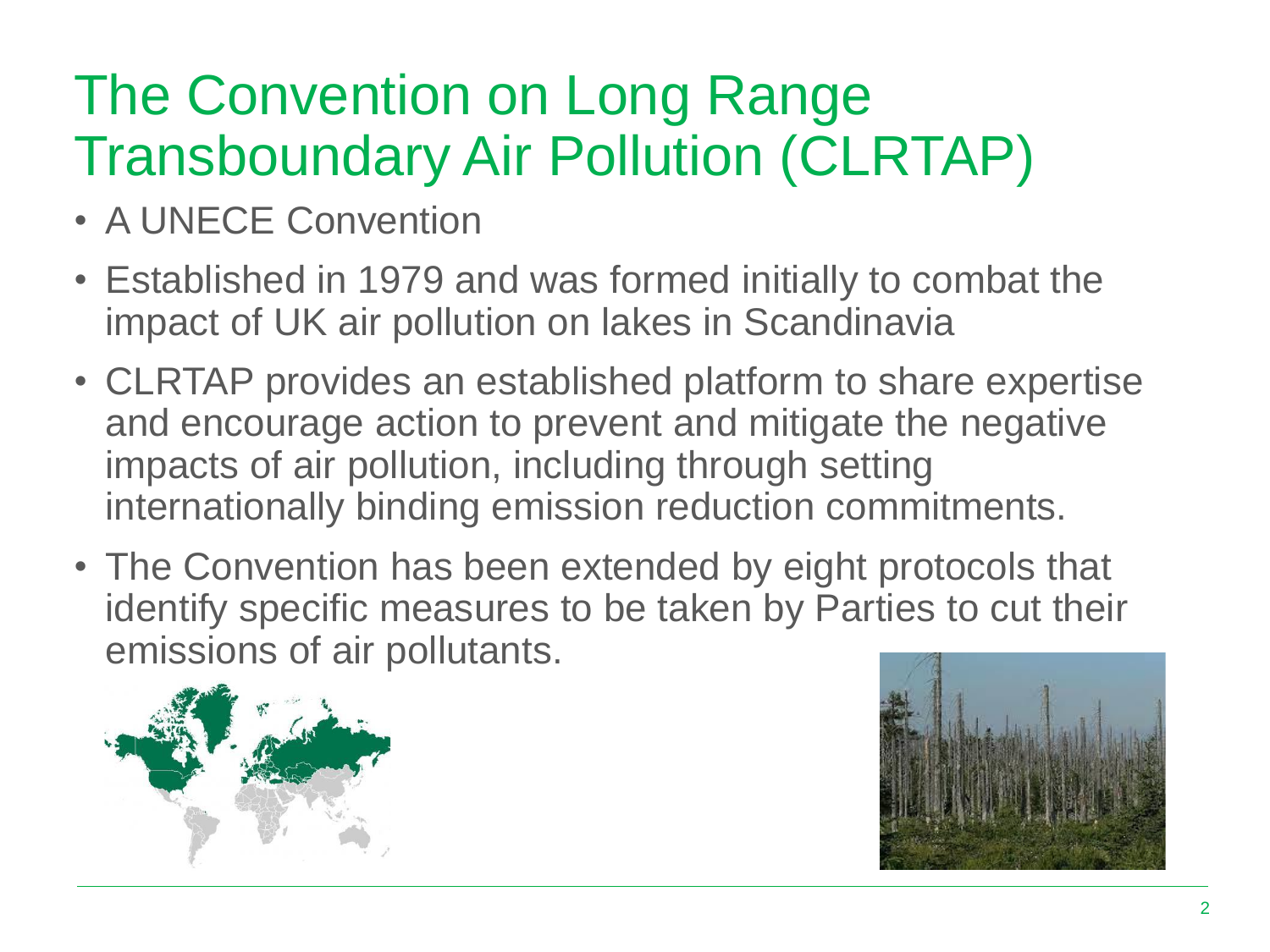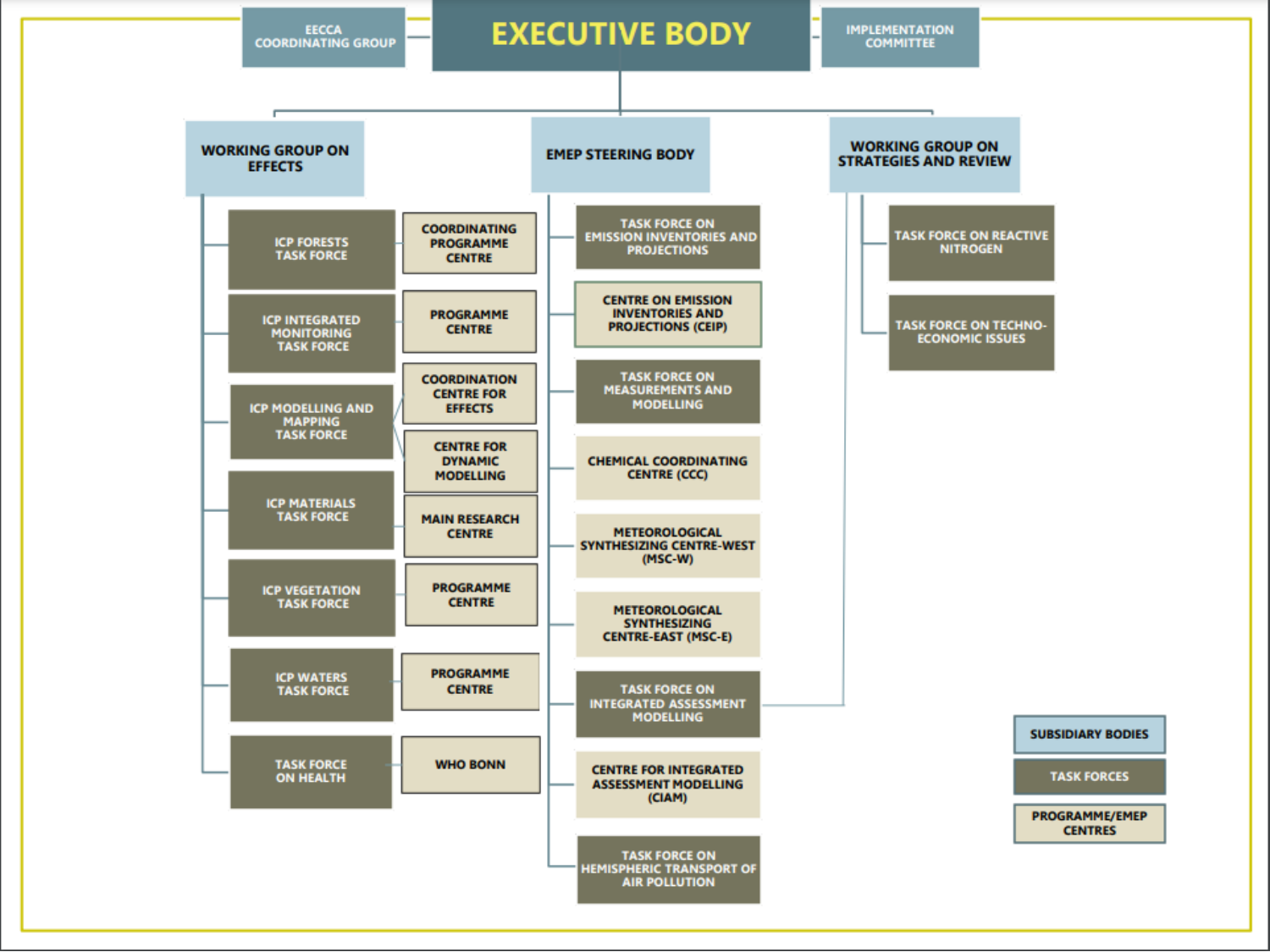#### Forum for International Cooperation on Air Pollution

- As part of the 38th session of the Executive Body in 2018, a global event on clean air was held where representatives of countries , organizations and networks from different regions participated.
- Following this event, the Executive Body agreed to establish a forum for collaboration on reducing air pollution.
- The purpose is to provide a forum for international exchange of information and mutual learning on both the scientific/technical and policy levels, to help address the threat to human health and ecosystems from air pollution.
- It is intended to be a repository for technical information and a convenor of countries and organizations with the goal of increased international cooperation on addressing air pollution.

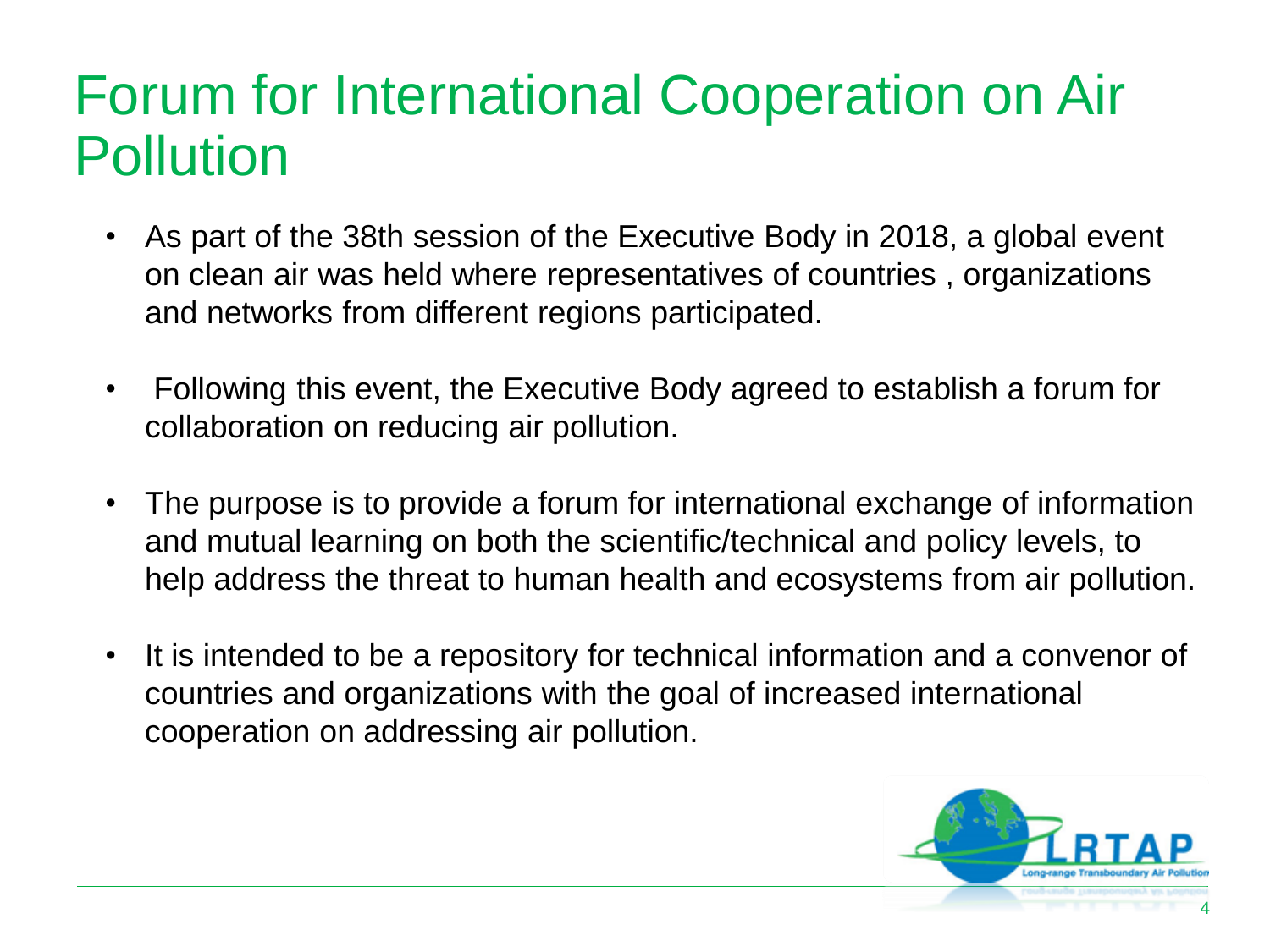## ICP Vegetation

- It is an international research programme investigating the impacts of air pollutants on crops and (semi-)natural vegetation.
- Scientists are involved in the ICP Vegetation Asia Network which monitors concentrations of ozone and its impact on food production via a pan-country biomonitoring system. This involves scientists from India, Cambodia, Indonesia, China, Pakistan, Philippians and Malaysia.
- The programme is led by the UK